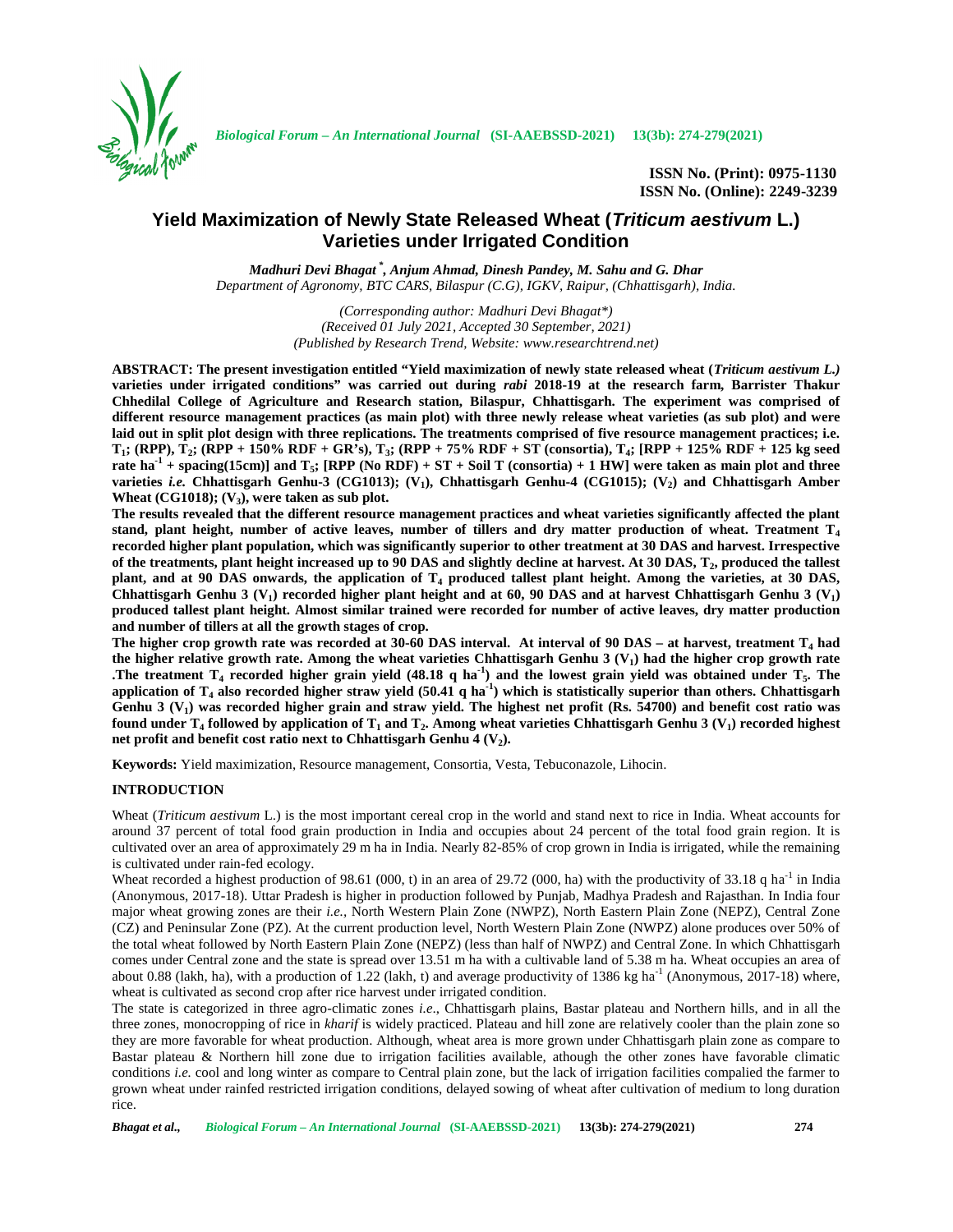Wheat is cultivated after harvest of rice and soybean in Chhattisgarh. Its average productivity (13.91 q ha<sup>-1</sup>) of the state is very low compare to national productivity (29 q ha<sup>-1</sup>). Many reasons are attributed to the lower productivity among these; old traditional method of cultivation, fixed rate of recommended dose of fertilizer, fixed time of application of fertilizer, inappropriate management of nutrient, is one of the major factor causing yield gaps (Majumdar *et al.,* 2012) different sowing method, irrigation interval, change in soil condition, change in weather type, unavailability of new wheat varieties which can perform well under the diverse climatic condition of state, late harvesting of *kharif* rice delaying the sowing of wheat which may lead to suffer drastic yield losses which may exceed up to 40-60%, lack of mechanization for harvesting of paddy followed by land preparation/sowing of wheat and late sowing of wheat with inadequate technical knowledge of package and practices.

The recommended package of practices followed from generation to generation for the cultivation of wheat were needed to be change according the present scenario for the higher demanding need of the production and productivity of wheat. It can be achieved by making various changes in the recommended dose of fertilizer, application of fertilizer according to the soil testing along with the incorporation of irrigation interval, changing seed rate, maintaining different spacing and better seed treatment and integrating nutrient management with biofertilizer and organic manure. To meet the requirement of nutrients, chemical fertilizers are the one option; but the use of chemicals in agriculture as input, deteriorate the soil health. Use of organic matter as source of plant nutrient increases the soil health fertilizer use efficiency and makes soil living. Chemical fertilizers increase crop yield over a short period but they do not maintain or sustain productivity due to various reasons like deterioration of soil structure, deficiency of micronutrient and disinfestations of soil microflora.

The use of organic materials on the other hand is a way, so that the soil is kept dynamic with living activities and in good health, at the same time keeping the environment clean, maintaining the economical balance and providing stability to the production level without polluting soil, water or air.

Wheat varieties recommended for cultivation (GW 322, GW366, HI 1544, DBW 110, Raj 4238 and many more) in Chhattisgarh are developed at Gujarat, Rajasthan, Haryana, and M.P are not performing well because they did not tested under the diverse climate of the state.

All India Co-ordinate wheat and barley improvement project (AICW&BIP) is under operation at Bilaspur centre and responsible for recommending the wheat production technologies and varieties for whole state. Bilaspur centre is located in plain zone has many differences in term of wheat production scenario from Northern Hills and Bastar plateau. Three centers namely Bilaspur, Ambikapur and Jagdalpur is rice based however, soybean-based wheat cultivation is prevailing in Kawardha.

During the last three years three varieties were developed under All India Co-ordinate wheat and barley improvement project (AICW&BIP) in Barrister Thakur Chhedilal College of Agriculture and Research Station Sarkanda, Bilaspur, Indira Gandhi Krishi Vishwavidyalaya (IGKV) Raipur center. They are Chhattisgarh Genhu 3 (CG 1013), Chhattisgarh Genhu 4 (CG 1015) and Chhattisgarh Amber Wheat (CG 1018).

Chhattisgarh Genhu 3 (CG 1013) - The average productivity of this variety is 59.3 q ha<sup>-1</sup> under timely sown conditions, which is 7 % higher than the best check GW-322. This variety has good chapatti making quality, resistant to brown and black rust and has early maturity (119 days).

Chhattisgarh Genhu 4 (CG 1015) - The average productivity of this variety is 53.3 q ha<sup>-1</sup> under late sown conditions, which is 4.71 % higher than the best check HD-2932. This variety has good chapatti making quality, resistant to brown and black rust and has early maturity (102 days).

Chhattisgarh Amber Wheat (CG 1018) - The average productivity of this variety is 41.6 q ha<sup>-1</sup> under timely sown condition. This variety is excellent chapatti making quality and maturity at 127 days.

Now these varieties will go to the farmers' field. Logically all enterprising farmers would try to maximize their farm returns by allocating resources in an efficient manner. Although, expansion in wheat acerage cannot be a solution for production and productivity growth owing to the limited supply of land.

Work done at state, national and international level has provided interesting information about the various factors affecting the productivity of wheat for example seed rate, nutrient management, spacing etc. In the view of above facts, the present investigation was carried out to study the, Yield maximization of newly state released wheat (*Triticum aestivum* L.) varieties under irrigated condition.

#### **MATERIALS AND METHODS**

The experiment was conducted during *rabi,* 2018-19 at Instructional cum research farm of BTC College of Agriculture and Research Station, Bilaspur, Chhattisgarh India. Bilaspur is located at 22˚09' N latitude and 82˚15' E longitude and located at an altitude of 298 m above the mean sea level. The region falls under the Eastern plateau and hill region (Ago-climatic zone-7) of India. Chhattisgarh state is classified into three agro-climatic zones, of which Bilaspur comes under the Chhattisgarh plains zone of the state.

The soil texture, of experimental field was clay soil (Vertisols) locally known as kanhar. The soil was neutral in reaction. It had medium in organic carbon, low in nitrogen and medium in phosphorus and potassium contents.

The experiment was carried out in split-plot design with three replications. The treatments comprised with as main plot (five resource management practices) and sub plot (three wheat varieties). The treatment detail are five resource management practices (as main plot)  $T_1$ ; RPP (Recommended package of practices); Two ploughing and rotavator, seed rate 100 kg ha<sup>-1</sup> (adjusted seed rate considering 1000 grains weight as 38 g) seed treatment with Carbendazim + Mancozeb @ 5g kg<sup>-1</sup> seed, 20 cm spacing, RDF (120:60:40 kg N, P<sub>2</sub>O<sub>5</sub> and K<sub>2</sub>O ha<sup>-1</sup>), apply 1/3<sup>rd</sup> nitrogen, full phosphorus and potash as basal and the remaining  $2/3$ <sup>rd</sup> nitrogen as  $1/3^{rd}$  at first irrigation and  $1/3^{rd}$  at second irrigation, apply 6 irrigation at critical stages and application of pre (Pendimethalin  $@ 2.5 - 3$  litre ha<sup>-1</sup>) and post [Vesta (Clodinafop Propargyl 15% + Metsulfuron Methyl 1% W.P.  $@ 60 g$  ha<sup>-1</sup>] emergence herbicide. T<sub>2</sub>; RPP + 50 % higher dose of RDF (180:90:60 kg N, P<sub>2</sub>O<sub>5</sub> and K<sub>2</sub>O ha<sup>-1</sup>) + Chlormequat chloride (Lihocin) @ 0.2 % + Tebuconazole (Folicure 430 SC) @0.1 % of commercial product dose at first node (around 45 DAS) and Flag leaf (around 65

*Bhagat et al., Biological Forum – An International Journal* **(SI-AAEBSSD-2021) 13(3b): 274-279(2021) 275**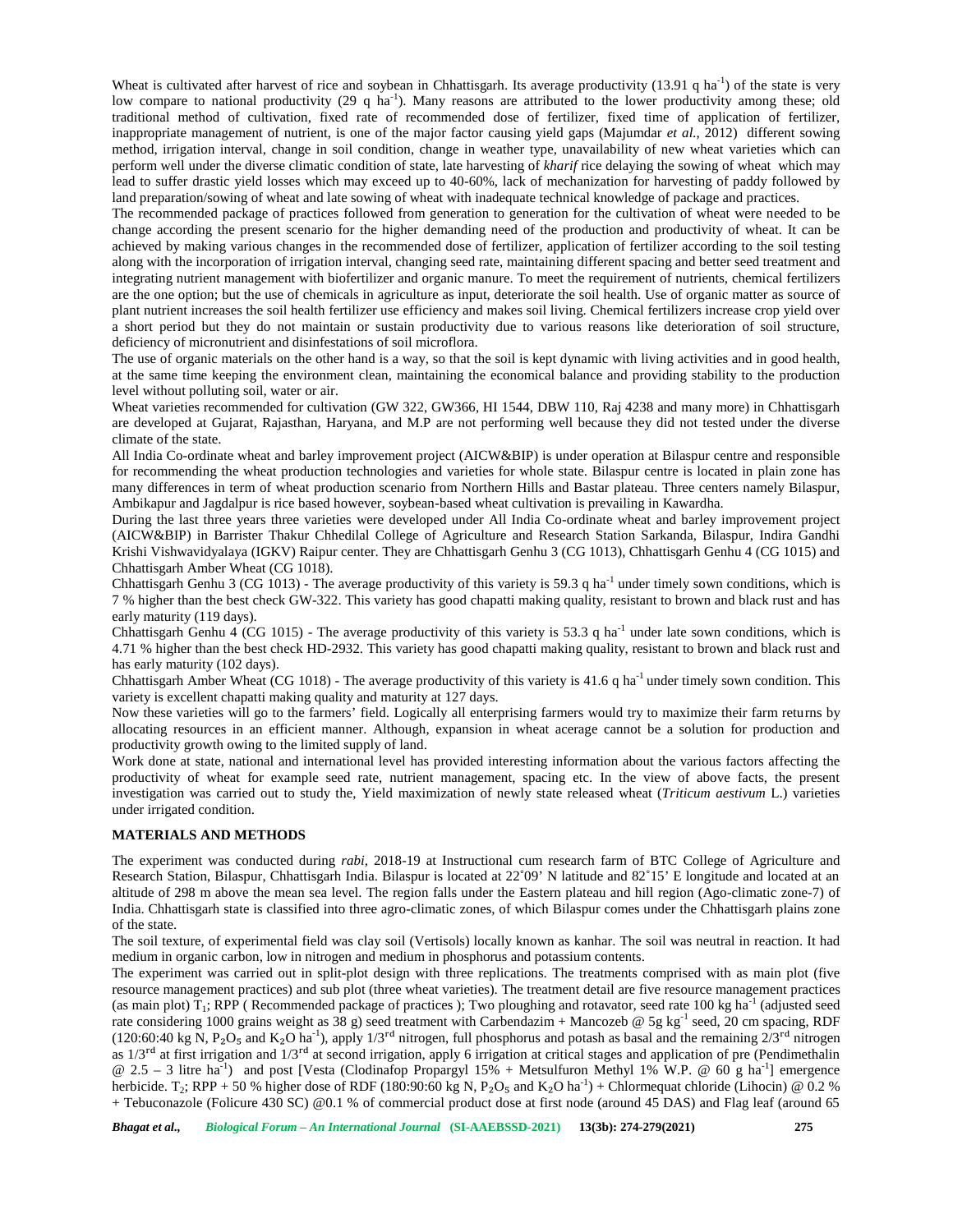DAS) stages using 400 litre water ha<sup>-1</sup> (Tank mix application).T<sub>3</sub>; RPP + (- 25 % RDF, 90:45:30 kg N, P<sub>2</sub>O<sub>5</sub> and K<sub>2</sub>O ha<sup>-1</sup>) + (-Seed treatment with Carbendazim and Mancozeb) + Consortia (Azotobacter + Trichoderma + Pseudomonas + PSB + KMB) Seed treatment,  $10g$  each kg<sup>-1</sup> seed. T<sub>4;</sub>RPP + 25% higher dose of RDF (150:75:50 kg N, P<sub>2</sub>O<sub>5</sub> and K<sub>2</sub>O ha<sup>-1</sup>) + Seed rate 25% extra  $(125 \text{ kg ha}^{-1})$  + Line spacing 15cm + Irrigation at 15 days interval.T<sub>5;</sub>RPP (- RDF) + Seed treatment with Trichoderma + PSB + Azotobacter 10g each kg<sup>-1</sup> seed + Consortia (Azotobacter + Trichoderma + Pseudomonas + PSB + KMB) Soil treatment 25 kg ha<sup>-1</sup> with carrier of Vermicompost @ 5 tonnes ha<sup>-1</sup> + 1 hand weeding at 25 DAS and three wheat varieties *i.e.* Chhattisgarh Genhu-3 (CG1013);  $(V_1)$ , Chhattisgarh Genhu-4 (CG1015);  $(V_2)$  and Chhattisgarh Amber Wheat (CG1018);  $(V_3)$ , were taken as sub plot. Regular biometric observations were recorded at periodic interval of 30, 60, 90 DAS and at harvest stage of selected plants. Growth parameters were recorded just before harvesting of crop. Harvesting was done when the spikes matured and plant was dried up. The grain yield of each plot was recorded was kg plot<sup>-1</sup> and then converted into q ha<sup>-1</sup> after that threshing of the crop was done with thresher and straw was collected separately.

#### **RESULT DISCUSSION**

**Effect on growth parameters.** The result of the present study indicated that growth parameters of plant such as plant height, number of active leaves plant<sup>-1</sup>, number of tillers (m<sup>-2</sup>), dry matter accumulation (g plant<sup>-1</sup>) of wheat crop was significantly influenced by different resource management practices and wheat varieties. Among the different resource management practices plant height was recorded were significantly affected the plant height at all the growth stages of crop. Irrespective of the treatments, plant height increased up to 90 DAS and slightly decline at harvest. At 30 DAS, among different resource management practices application of  $T_2$  (RPP + 150% RDF + GR's) produced the tallest plant, which was significantly superior to other resource management practices. Further increase in crop age to 90 DAS onwards, the application of  $T_4$  [RPP + 125%] RDF + 125 kg seed ha<sup>-1</sup> + spacing (15 cm)] produced tallest plant height which was significantly superior than treatments T<sub>3</sub>  $[RPP + 75\% RDF + ST (Consortia)]$  and  $T_5 [RPP (No RDF) + ST + SoiI T (Consortia) + 1HW]$ . The lowest plant height was observed under  $T_5$  [RPP (No RDF) + ST + Soil T (Consortia) + 1HW] at all the growth stages of crop. Plant height was significantly increase at early stage (30 DAS) with increasing levels of inorganic fertilizers up to 150% RDF. The nitrogen plays a predominant role on plant growth and development, as it is constituent of all proteins and protoplasm of living cell. It promotes vegetative growth through cell enlargement, multiplication and increase the photosynthesis whereas, phosphorus plays pivotal role in energy and protein metabolism. It is also associated with increased root growth and early maturity of crop. While potassium is a leading element involves in photosynthesis, sugar formation, translocation of starch and synthesis of protein and amino acids. However in present experiment at early stage plant height was more  $T_2$  because it received the higher dose of RDF which showed the positive effect towards the plant height and from 60, 90 DAS and harvest the plant height was higher at  $T_4$  $[RPP + 125\% RDF + 125 \text{ kg seed ha}^{-1} + \text{spacing} (15 \text{ cm})]$  because in T<sub>2</sub> (RPP + 150% RDF + GR's) we had applied the growth retardant which showed their effect and result in stunt height compared to  $T_4$ [RPP + 125% RDF + 125 kg seed ha<sup>-1</sup>+ spacing (15 cm)] and  $T_4$  [RPP + 125% RDF + 125 kg seed ha<sup>-1</sup>+ spacing (15 cm)] was also given the higher rate of RDF, which results in higher plant height. These results were confirmed by the findings of the Iqbal *et al*., (2012).

Number of active leaves at 60 DAS was more as compared to 30 DAS. Application of  $T_2$  (RPP + 150% RDF + GR's) produced more number of active leaves at both the growth stages which was higher than  $T_1$  (RPP),T3 [RPP + 75% RDF + ST (Consortia)] and  $T_5$  [RPP (No RDF) + ST + Soil T (Consortia) + 1HW ] and at par with  $T_4$  [RPP + 125% RDF + 125 kg seed ha<sup>-1</sup> + spacing (15 cm)]. The lesser number of active leaves was observed under  $T_5$  [RPP (No RDF) + ST + Soil T (Consortia) + 1HW] at both the growth stages of crop. More number of active leaves this might be due to the treatment got the higher dose of nutrient, among the nutrient nitrogen plays vital role to chlorophyll formation. Chlorophyll enables the plant to transfer energy from sunlight by photosynthesis. In turn, this influence cell size, leaf area and photosynthetic activity.

Different resource management practices at 30 and 60 DAS, application of  $T_2$  (RPP + 150% RDF + GR's) produced the higher dry matter production, which was at par with  $T_4$  [RPP + 125% RDF + 125 kg seed ha<sup>-1</sup>+ spacing (15 cm)],  $T_1$  (RPP) and  $T_3$  [RPP + 75% RDF + ST (Consortia)]. At 90 DAS treatment T2 (RPP + 150% RDF + GR's) produced the higher dry matter production which was significantly superior than other resource management practices. Similar results were observed at harvest. Dry matter production under  $T_2$  (RPP + 150% RDF + GR's) had the higher in all stages of growth this might be due to the plant received the enhanced availability of nutrient, helped in enhancing the leaf area resulting in a higher photo-assimilates and there by resulted in more dry matter production. Lowest dry matter production was observed under  $T_5$  [RPP (No RDF) + ST + Soil T (Consortia) + 1HW] at all the stages.

|                                                                                    | Plant height, cm |            |            |            |  |  |
|------------------------------------------------------------------------------------|------------------|------------|------------|------------|--|--|
| <b>Treatments</b>                                                                  | 30               | 60         | 90         | At harvest |  |  |
|                                                                                    | <b>DAS</b>       | <b>DAS</b> | <b>DAS</b> |            |  |  |
| <b>Resource management practices</b>                                               |                  |            |            |            |  |  |
| $RPP(T_1)$                                                                         | 22.55            | 69.40      | 93.58      | 94.42      |  |  |
| $RPP + 150\% RDF + GR's (T_2)$                                                     | 25.80            | 68.70      | 90.47      | 91.02      |  |  |
| $RPP + 75\% RDF + ST (consortia) (T3)$                                             | 20.84            | 65.59      | 88.13      | 87.51      |  |  |
| RPP + 125% RDF + 125 kg seed rate $ha^{-1}$ + spacing (15cm) (T <sub>4</sub> )     | 23.50            | 72.75      | 96.68      | 95.96      |  |  |
| $\overline{\text{RPP (No RDF)}}$ + ST + Soil T (consortia) +1 HW (T <sub>5</sub> ) | 17.05            | 59.10      | 84.80      | 83.71      |  |  |
| SEm <sub>±</sub>                                                                   | 0.56             | 1.63       | 2.32       | 1.78       |  |  |
| $CD (P = 0.05)$                                                                    | 1.85             | 5.39       | 7.67       | 5.91       |  |  |
| <b>Wheat Varieties</b>                                                             |                  |            |            |            |  |  |
| Chhattisgarh Genhu 3 $(V_1)$                                                       | 23.69            | 69.39      | 93.41      | 93.1       |  |  |
| Chhattisgarh Genhu 4 $(V_2)$                                                       | 21.59            | 67.13      | 90.59      | 90.32      |  |  |

|  | Table 1: Effect of resource management practices and wheat varieties on plant height. |
|--|---------------------------------------------------------------------------------------|
|  |                                                                                       |

*Bhagat et al., Biological Forum – An International Journal* **(SI-AAEBSSD-2021) 13(3b): 274-279(2021) 276**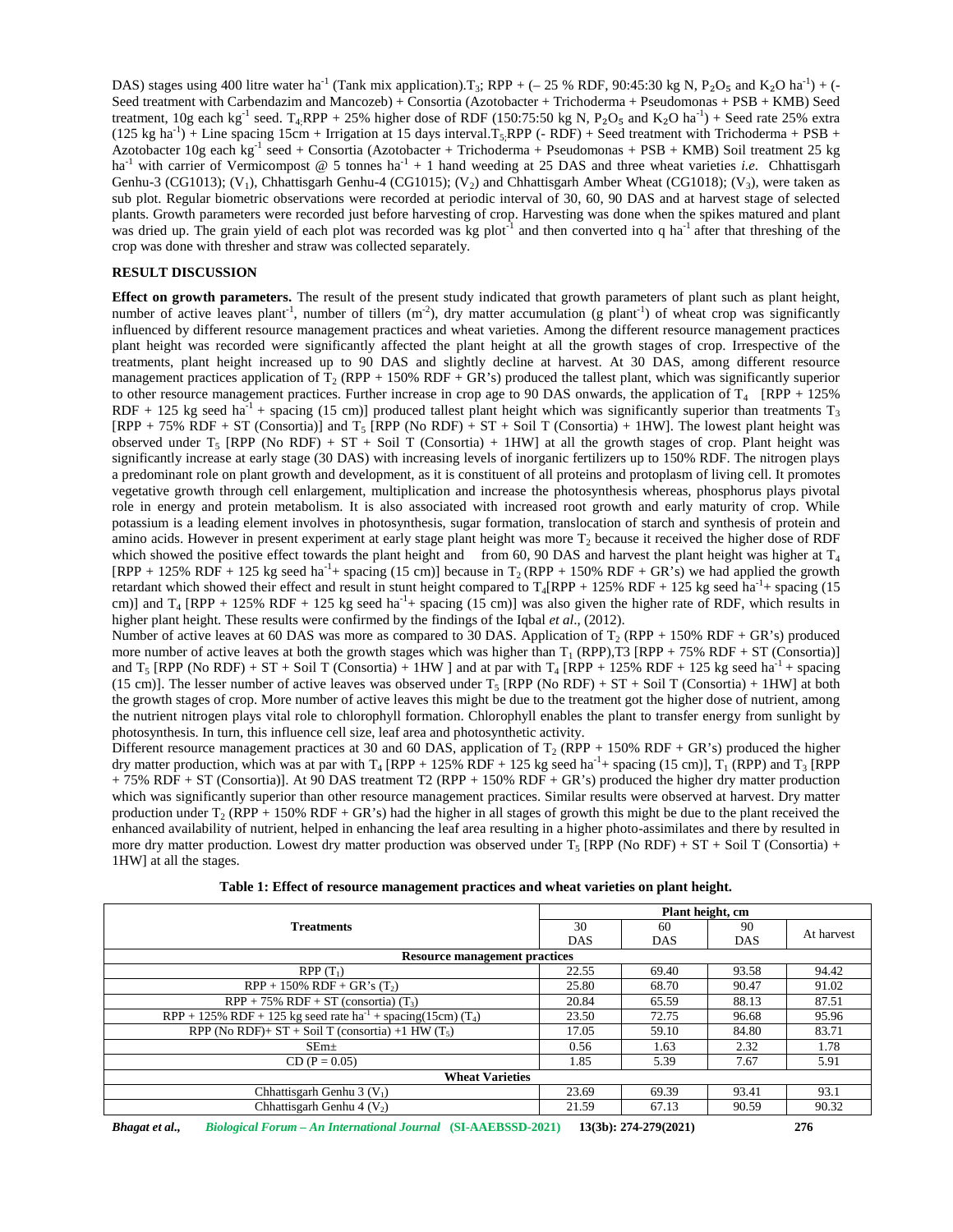| Chhattisgarh Amber wheat $(V_3)$ | 20.58 | 64.81                          | 88.2 | 88.15     |  |  |
|----------------------------------|-------|--------------------------------|------|-----------|--|--|
| $SEm+$                           | 0.14  | 0.99                           | 1.29 | 1.26      |  |  |
| $CD (P = 0.05)$                  | 0.42  | 2.93                           | 3.84 |           |  |  |
| Interaction $(A \times B)$       |       |                                |      |           |  |  |
| $SEm+$                           | 0.32  | າ າ າ<br>$\angle$ . $\angle$ . | 2.89 | 5.14      |  |  |
| $CD (P = 0.05)$                  | NS    | NS                             | NS   | <b>NS</b> |  |  |

## **Table 2 : Effect of resource management practices and wheat varieties on number of active leaves.**

|                                                                               |            | Number of active leaves, hill <sup>-1</sup> / plant <sup>-1</sup> |  |  |  |
|-------------------------------------------------------------------------------|------------|-------------------------------------------------------------------|--|--|--|
| <b>Treatments</b>                                                             | 30         | 60                                                                |  |  |  |
|                                                                               | <b>DAS</b> | <b>DAS</b>                                                        |  |  |  |
| <b>Resource management practices</b>                                          |            |                                                                   |  |  |  |
| $RPP(T_1)$                                                                    | 13.62      | 30.34                                                             |  |  |  |
| $RPP + 150\% RDF + GR's (T_2)$                                                | 16.86      | 34.66                                                             |  |  |  |
| $RPP + 75\% RDF + ST$ (consortia) $(T_3)$                                     | 12.4       | 29.91                                                             |  |  |  |
| RPP + 125% RDF + 125 kg seed rate $ha^{-1}$ + spacing(15cm) (T <sub>4</sub> ) | 14.8       | 31.17                                                             |  |  |  |
| RPP (No RDF)+ ST + Soil T (consortia) + 1 HW $(T_5)$                          | 11.83      | 29.18                                                             |  |  |  |
| SEm <sub>±</sub>                                                              | 0.75       | 1.08                                                              |  |  |  |
| $CD (P = 0.05)$                                                               | 2.49       | 3.57                                                              |  |  |  |
| <b>Wheat Varieties</b>                                                        |            |                                                                   |  |  |  |
| Chhattisgarh Genhu 3 $(V_1)$                                                  | 15.56      | 33.63                                                             |  |  |  |
| Chhattisgarh Genhu 4 $(V_2)$                                                  | 13.82      | 30.51                                                             |  |  |  |
| Chhattisgarh Amber wheat $(V_3)$                                              | 12.33      | 29.01                                                             |  |  |  |
| $SEm+$                                                                        | 0.44       | 0.319                                                             |  |  |  |
| $CD (P = 0.05)$                                                               | 1.31       | 0.947                                                             |  |  |  |
| Interaction $(A \times B)$                                                    |            |                                                                   |  |  |  |
| $SEm+$                                                                        | 0.98       | 0.71                                                              |  |  |  |
| $CD (P = 0.05)$                                                               | <b>NS</b>  | NS.                                                               |  |  |  |

**Table 3: Effect of resource management practices and wheat varieties on number of tillers.**

|                                                                           |            | Numbers of tillers, $m-2$ |            |            |  |
|---------------------------------------------------------------------------|------------|---------------------------|------------|------------|--|
| <b>Treatments</b>                                                         | 30         | 60                        | 90         | At Harvest |  |
|                                                                           | <b>DAS</b> | <b>DAS</b>                | <b>DAS</b> |            |  |
| <b>Resource management practices</b>                                      |            |                           |            |            |  |
| RPP(T1)                                                                   | 177.22     | 277.23                    | 325.56     | 312.45     |  |
| $RPP + 150\% RDF + GR's (T2)$                                             | 183.19     | 333.19                    | 384.45     | 378.45     |  |
| $RPP + 75\% RDF + ST$ (consortia) (T3)                                    | 175.79     | 285.79                    | 317.45     | 308.45     |  |
| $RPP + 125\% RDF + 125$ kg seed rate ha <sup>-1</sup> +spacing(15cm) (T4) | 211.5      | 361.57                    | 413.32     | 398.29     |  |
| RPP (No RDF)+ $ST + SoilT$ (consortia) + 1 HW (T5)                        | 171        | 180.34                    | 192.34     | 187.34     |  |
| $SEm\pm$                                                                  |            | 9.62                      | 12.38      | 11.91      |  |
| $CD (P = 0.05)$                                                           |            | 31.87                     | 41         | 39.45      |  |
| <b>Wheat Varieties</b>                                                    |            |                           |            |            |  |
| Chhattisgarh Genhu 3 (V1)                                                 | 186.14     | 290.59                    | 331.11     | 322.31     |  |
| Chhattisgarh Genhu 4 (V2)                                                 | 183.76     | 287.4                     | 328.43     | 320.9      |  |
| Chhattisgarh Amber wheat (V3)                                             |            | 284.88                    | 320.33     | 307.77     |  |
| SEm <sub>±</sub>                                                          | 2.95       | 5.19                      | 5.92       | 5.83       |  |
| $CD (P = 0.05)$                                                           | NS.        | <b>NS</b>                 | <b>NS</b>  | NS.        |  |
| Interaction $(A \times B)$                                                |            |                           |            |            |  |
| SEm <sub>±</sub>                                                          | 6.60       | 11.59                     | 13.24      | 13.03      |  |
| $CD (P = 0.05)$                                                           | <b>NS</b>  | <b>NS</b>                 | <b>NS</b>  | <b>NS</b>  |  |

**Table 4 : Effect of resource management practices and wheat varieties on dry matter production.**

|                                                                               |            | Dry matter production, g |       |            |  |
|-------------------------------------------------------------------------------|------------|--------------------------|-------|------------|--|
| <b>Treatments</b>                                                             | 30         | 60                       | 90    | At Harvest |  |
|                                                                               | <b>DAS</b> | <b>DAS</b>               | DAS   |            |  |
| <b>Resource management practices</b>                                          |            |                          |       |            |  |
| $RPP(T_1)$                                                                    | 0.67       | 8.98                     | 13.44 | 17.07      |  |
| $RPP + 150\% RDF + GR's (T_2)$                                                | 0.71       | 10.18                    | 20.89 | 28.5       |  |
| $RPP + 75\% RDF + ST$ (consortia) $(T_3)$                                     | 0.64       | 8.46                     | 12.91 | 15.1       |  |
| RPP + 125% RDF + 125 kg seed rate $ha^{-1}$ + spacing(15cm) (T <sub>4</sub> ) | 0.68       | 9.93                     | 16.96 | 24.11      |  |
| RPP (No RDF)+ ST + Soil T (consortia) + 1 HW $(T_5)$                          | 0.54       | 6.86                     | 10.65 | 12.67      |  |
| SEm <sub>±</sub>                                                              | 0.02       | 0.46                     | 0.84  | 0.97       |  |
| $CD (P = 0.05)$                                                               | 0.08       | 1.53                     | 2.78  | 3.22       |  |
| <b>Wheat Varieties</b>                                                        |            |                          |       |            |  |
| Chhattisgarh Genhu 3 $(V_1)$                                                  | 0.67       | 10.36                    | 16.89 | 21.73      |  |
| Chhattisgarh Genhu 4 $(V_2)$                                                  | 0.65       | 8.73                     | 14.99 | 19.57      |  |
| Chhattisgarh Amber wheat $(V_3)$                                              | 0.63       | 7.56                     | 13.03 | 17.18      |  |
| SEm <sub>±</sub>                                                              | 0.01       | 0.34                     | 0.4   | 0.51       |  |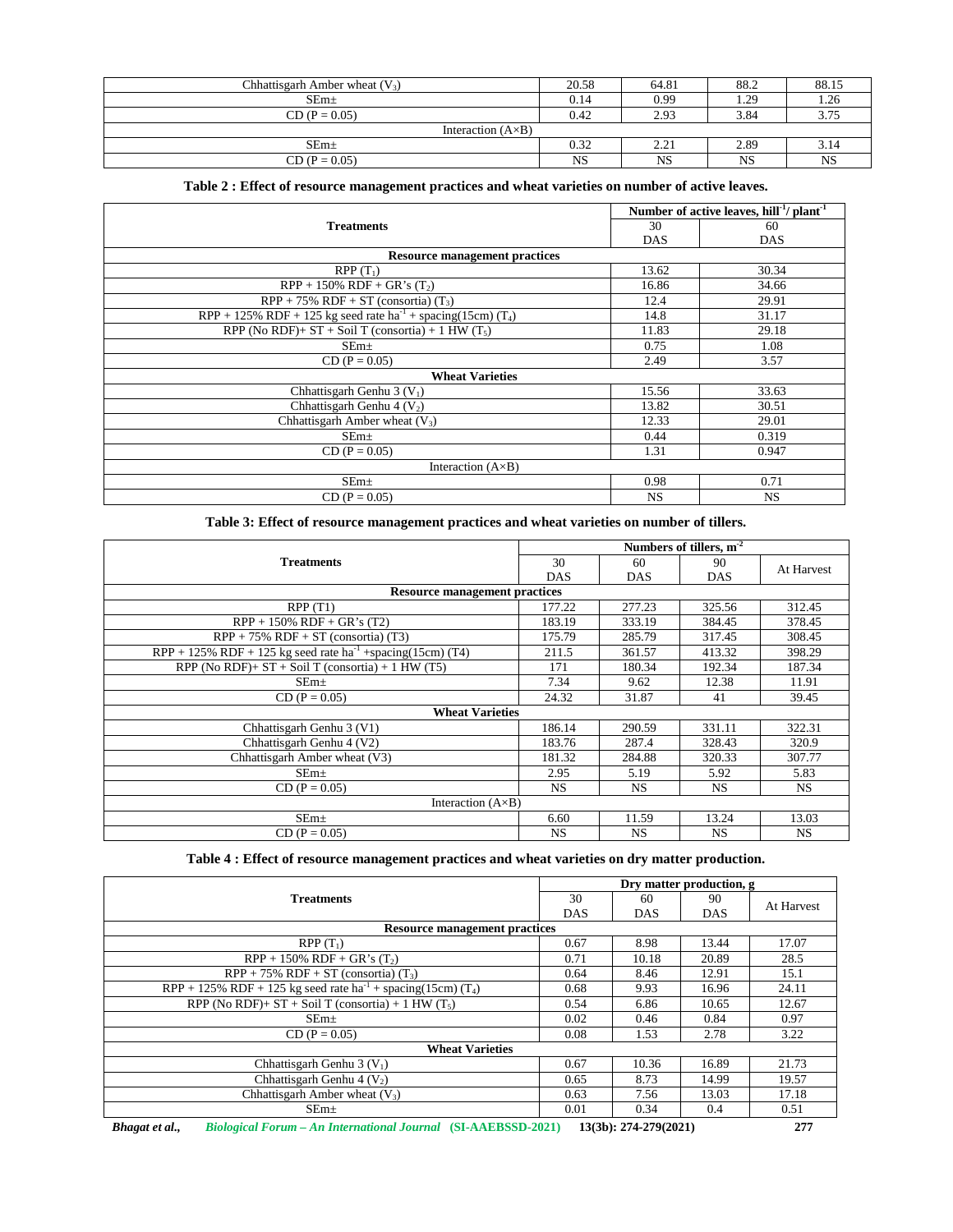| $CD (P = 0.05)$            | 0.03      |                               | 1.19      | - -<br>.           |  |  |
|----------------------------|-----------|-------------------------------|-----------|--------------------|--|--|
| Interaction $(A \times B)$ |           |                               |           |                    |  |  |
| $SEm+$                     | 0.018     | $\sim$ $\pi$ $\sim$<br>V. I J | 0.89      | 1.14               |  |  |
| $CD (P = 0.05)$            | <b>NS</b> | <b>NS</b>                     | <b>NS</b> | $\sim$ 7.69<br>NS. |  |  |

**Effect on yield attributes.** Yield attributes, which determine yield, is the resultant of the vegetative development of the plant. The data presented in Table revealed that effect of different resource management practices and wheat varieties on number of earheads, spike length, number of grains per earhead, weight of grains per earhead and 1000 seed weight of wheat was found significant. The different resource management practices  $T_4$  [RPP + 125% RDF + 125 kg seed ha<sup>-1</sup> + spacing (15 cm)] recorded the higher number of earheads, which was at par with  $T_2$  (RPP + 150% RDF + GR's). This might be due to effect of closer spacing results in higher number of plant population and because of that had more number of tiller and which finally gave the higher number of earheads compared to other treatment. These results were confirmed by the Goverdan *et al*., (2018).The higher spike length was recorded under resource management practices of  $T_2(RPP + 150\% RDF + GR's)$ , which was at par with  $T_1$ (RPP) and  $T_4$  [RPP + 125% RDF + 125 kg seed ha<sup>-1</sup>+ spacing (15 cm)] and statistically superior to  $T_3$ [RPP + 75% RDF + ST (Consortia)] this might be due to the higher dose of RDF plant got higher nutrition for their development and growth which results in healthier growth of spike length. The smaller spike length was observed under  $T_5$  [RPP (No RDF) + ST + Soil T (Consortia) + 1HW]. The resource management practices  $T_1$  (RPP) recorded higher number of grains ear<sup>-1</sup> head, which was at par with  $T_2$ . The lowest number of grains ear <sup>1</sup>head was observed under resource management practices  $T_5$  [RPP (No RDF) +  $ST$  + Soil T (Consortia) + 1HW]. These results were confirmed by the findings of Kale *et al.,* (2015); Patel *et al.,* (2018).The resource management practice  $T_4$  [RPP + 125% RDF + 125 kg seed ha<sup>-1</sup> + spacing (15 cm) was recorded higher weight of grains per earhead which was significantly superior than other resource management practices. The lowest weight of grains per earhead was found under T<sub>5</sub> [RPP (No RDF) + ST + Soil T (Consortia) + 1HW]. Due to availability of higher dose of RDF in T<sub>4</sub> plant shows the positive effect toward their growth and development and leads to the higher weight of grain per earhead. These results were confirmed by the Nayak and Nadagouda (2015). The resource management practice  $T_4$  [RPP + 125% RDF + 125 kg seed ha<sup>-1</sup>+ spacing (15 cm)] recorded the higher 1000 seed weight which was at par with resource management practice  $T_1(RPP)$ ,  $T_2(RPP$  + 150% RDF + GR's) and resource management practice  $T_3$  RPP + 75% RDF + ST (Consortia)]. The lowest1000 seed weight recorded under the resource management practice  $T_5$  [RPP (No RDF) + ST + Soil T (Consortia) + 1HW].Due to higher dose of nutrients (125 % RDF) crop showed the good response and result in higher 1000 seed weight. These results were confirmed by the Nayak and Nadagouda (2015).

| <b>Treatments</b>                                                                   | 1000 grains<br>weight $(g_m)$        | <b>Spike</b>           | Number of<br>earheads | Number of<br>grains $ear^{-1}$ | Weight of<br>$grain ear^{-1}$ |  |  |
|-------------------------------------------------------------------------------------|--------------------------------------|------------------------|-----------------------|--------------------------------|-------------------------------|--|--|
|                                                                                     |                                      | length (cm)            | $(m^{-2})$            | head $(g)$                     | head $(g)$                    |  |  |
|                                                                                     | <b>Resource management practices</b> |                        |                       |                                |                               |  |  |
| $RPP(T_1)$                                                                          | 40.3                                 | 9.42                   | 310.45                | 30.45                          | 1.62                          |  |  |
| $RPP + 150\% RDF + GR's (T2)$                                                       | 41.16                                | 10.28                  | 375.15                | 29.41                          | 1.71                          |  |  |
| $RPP + 75\% RDF + ST (consortia) (T3)$                                              | 39.43                                | 8.79                   | 305.67                | 27.55                          | 1.42                          |  |  |
| $RPP + 125\% RDF + 125$ kg seed rate ha <sup>-1</sup> + spacing<br>$(15cm)$ $(T_4)$ | 43.58                                | 9.97                   | 393.79                | 27.81                          | 1.94                          |  |  |
| RPP (No RDF) + $ST$ + Soil T (consortia) + 1 HW<br>$(T_5)$                          | 37.66                                | 8.08                   | 179.86                | 18.73                          | 1.13                          |  |  |
| $SEm+$                                                                              | 1.05                                 | 0.43                   | 10.91                 | 1.44                           | 0.05                          |  |  |
| $CD (P = 0.05)$                                                                     | 3.48                                 | 1.42                   | 36.12                 | 4.77                           | 0.17                          |  |  |
|                                                                                     |                                      | <b>Wheat Varieties</b> |                       |                                |                               |  |  |
| Chhattisgarh Genhu 3) $(V_1)$                                                       | 42.42                                | 9.9                    | 318.75                | 27.34                          | 1.58                          |  |  |
| Chhattisgarh Genhu 4) $(V_2)$                                                       | 40.47                                | 9.29                   | 317.33                | 26.1                           | 1.57                          |  |  |
| Chhattisgarh Amber wheat $(V_3)$                                                    | 38.4                                 | 8.74                   | 302.87                | 26.87                          | 1.54                          |  |  |
| $SEm+$                                                                              | 0.7                                  | 0.19                   | 5.16                  | 0.7                            | 0.03                          |  |  |
| $CD (P = 0.05)$                                                                     | 2.08                                 | 0.55                   | <b>NS</b>             | <b>NS</b>                      | NS.                           |  |  |
| Interaction $(A \times B)$                                                          |                                      |                        |                       |                                |                               |  |  |
| SEm <sub>±</sub>                                                                    | 1.56                                 | 0.42                   | 11.54                 | 1.55                           | 0.075                         |  |  |
| $CD (P = 0.05)$                                                                     | <b>NS</b>                            | <b>NS</b>              | <b>NS</b>             | <b>NS</b>                      | <b>NS</b>                     |  |  |

**Table 5 : Effect of resource management practices and wheat varieties on yield attributes of wheat.**

**Effect on yield.** Grain yield straw yield was significantly influenced under different resource management practices and wheat varieties.  $T_4$  [RPP + 125% RDF + 125 kg seed ha<sup>-1</sup>+ spacing (15 cm)] produced higher grain yield (48.18 qha<sup>-1</sup>) which was at par with resource management practice  $T_2(RPP + 150\% RDF + GR's)$  (45.04 q ha<sup>-1</sup>). The lowest grain yield was obtained under resource management practice  $T_5$  [RPP (No RDF) + ST + Soil T (Consortia) + 1HW] (12.65 q ha<sup>-1</sup>). The yield under lower nutrient level could not satisfy the crop need and ultimately resulted lower yield, this may be due to fact that supply of nutrients might held to meet the crop demand. The grain yield was higher under resource management practice  $T_4$  due to the reason that this treatment got the higher 125% RDF, seed rate and closer spacing which results in higher plant population which followed with higher number of tiller and thus results in higher grain yield. These results were confirmed with the findings of the Tripathi and Chauhan (2000); Nayak and Nadagouda (2015); Kumar *et al.*, (2016). Resource management practices T<sub>4</sub> [RPP + 125% RDF + 125 kg seed ha<sup>-1</sup>+ spacing (15 cm)] produced higher straw yield (50.41 q<sup>-1</sup>ha) which was significantly superior over the other treatments and the lowest straw yield was observed under  $T_5$  [RPP (No RDF) + ST + Soil T (Consortia) + 1HW] (14.95  $q^{-1}$ ha). These results were confirmed by the findings of the Sharma *et al*., (2013) and Singh *et al*., (2016).